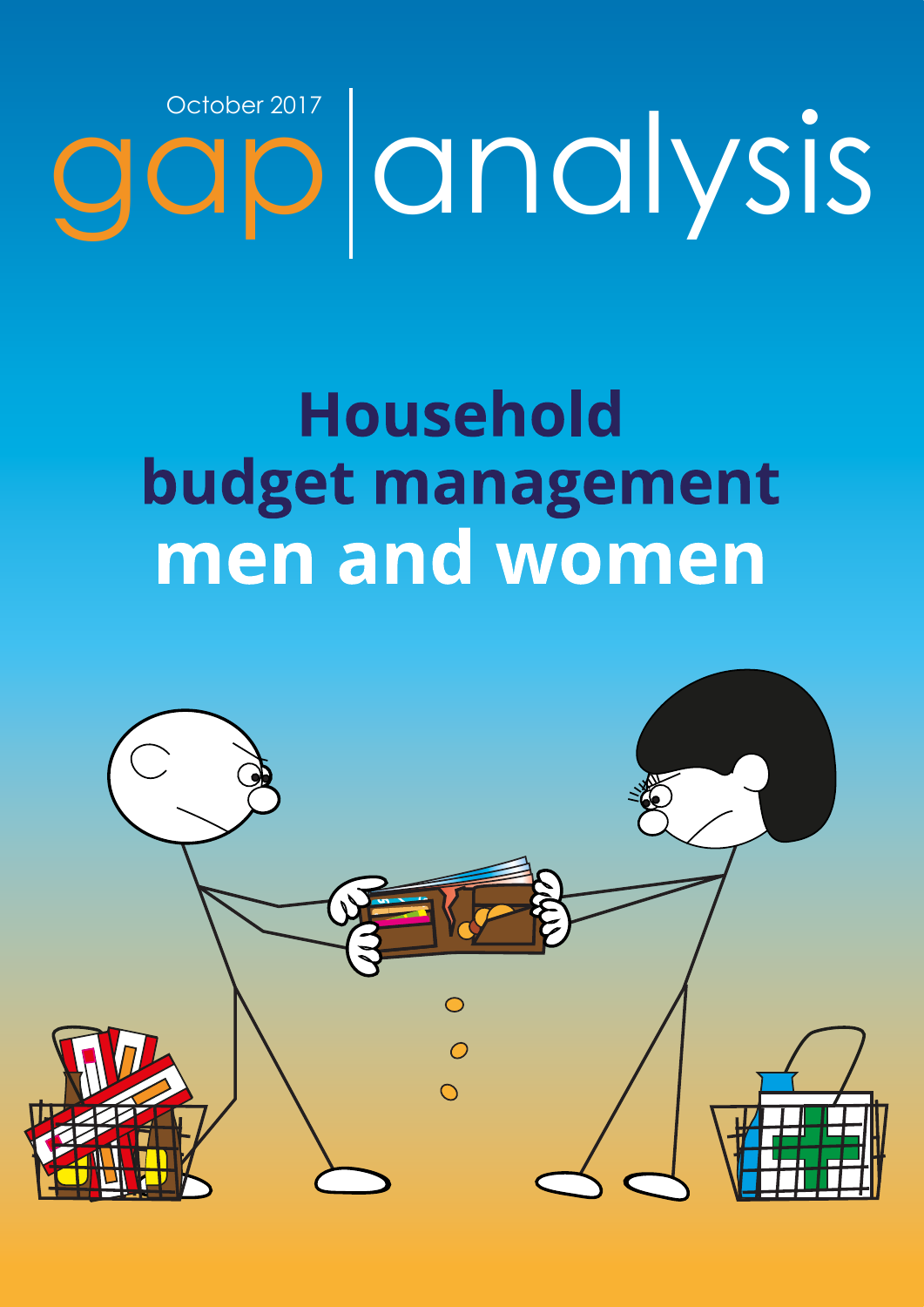This research was enabled by the Program of the Engagement for Equality (E4E), funded by the U.S. Agency for International Development – USAID, and implemented by the Advocacy Training and Resource Center – ATRC. The content is the responsibility of the GAP Institute and does not necessarily reflect views of the United States Agency for International Development – USAID, Government of the United States, or Advocacy Training and Resource Center – ATRC.





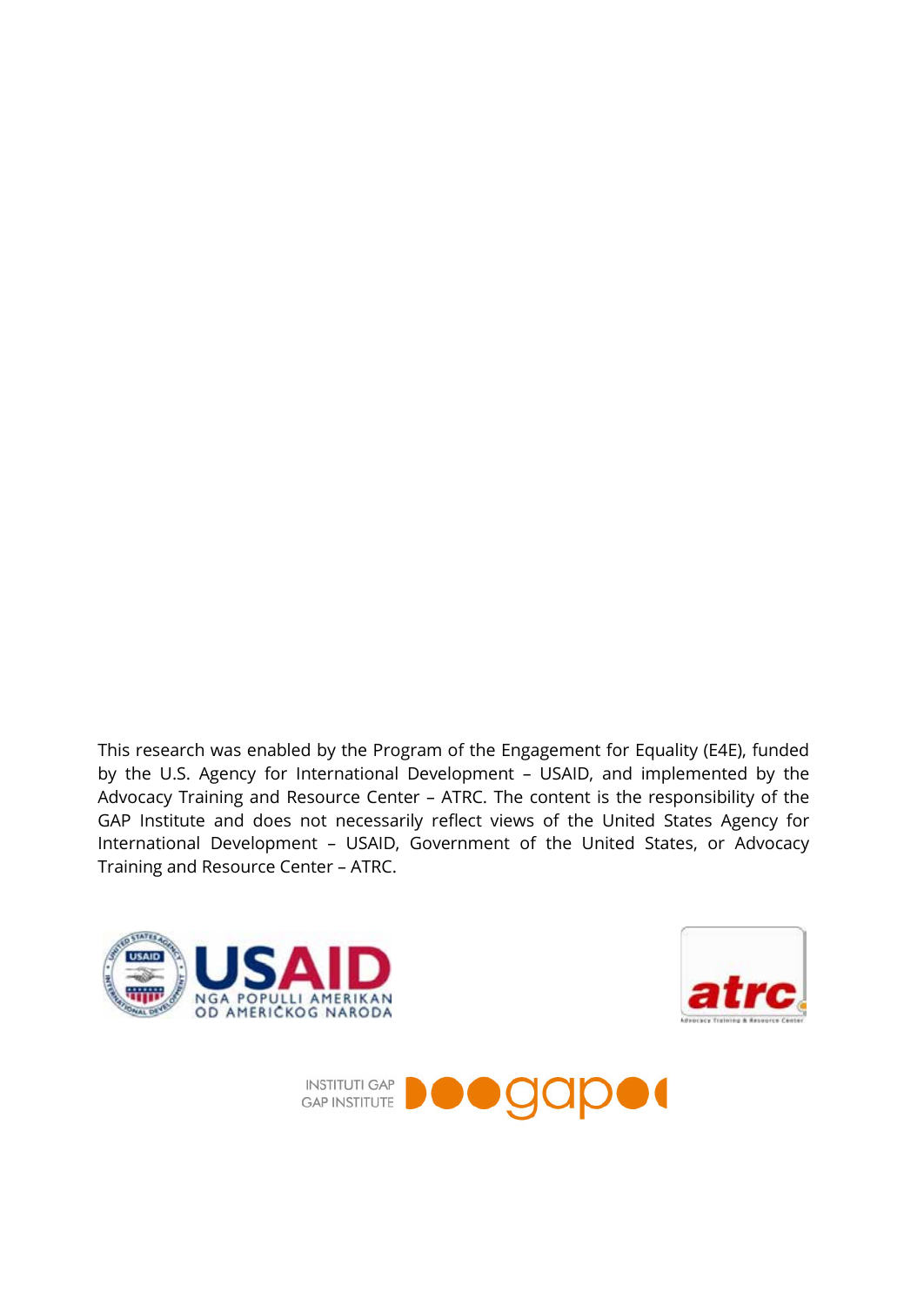# **Executive Summary**

Different studies indicate that female-headed households, differently from male-headed households, spend more from their budget in developing human capacities, as in education and health. Expenditures of the maleheaded household are higher for consumption than those of female-headed households, where differences in spending for tobacco, food and drinks dominate.

In Kosovo, currently there are over 26,000 families receiving social assistance, which comprises approximately 10% of all families in Kosovo. According to the current social assistance scheme, around 32% of the social assistance beneficiaries are women, whereas 68% are men. Concerning the distribution of the beneficiaries according to the categories, there is a noticeable more imbalance categorization for category II of the Social Assistance Scheme (SAS), where only 8% of the assistance beneficiaries are women. The purpose behind this analysis is quantitative testing of the differences between female and male headed households in household budget spending, because the potential findings may serve in proposing optimal budgeting for distribution of social assistance according to the gender of the head of the household.

In order to achieve such results, we developed three models to measure the probability of the head of households in Kosovo to spend on health, tobacco and healthy food. Concretely, we based our work on the Logit model and we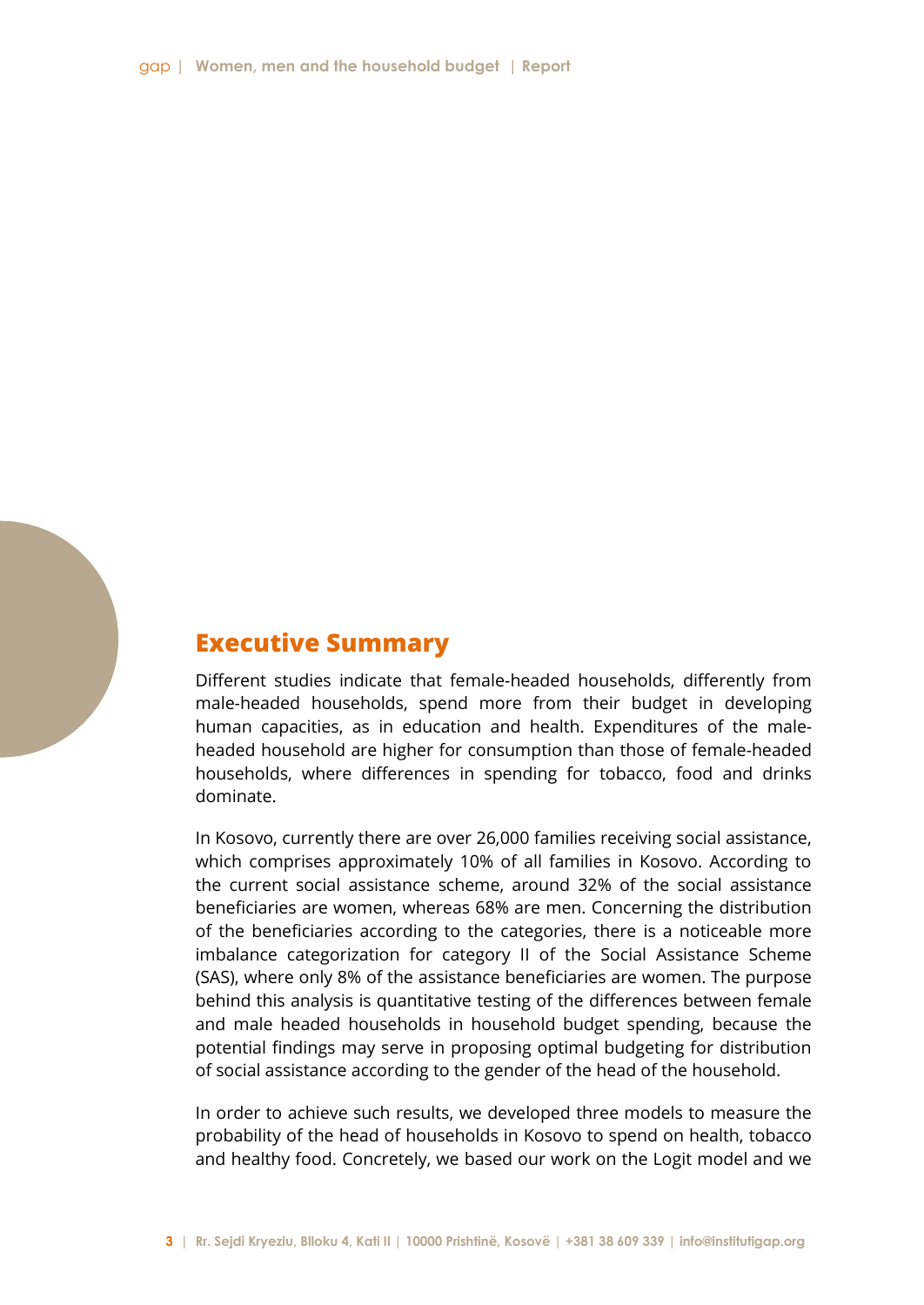used as data resource the Household Budget Survey (HBS) 2016, of the Kosovo Agency of Statistics (KAS). Findings of our models indicate that compared to female-headed households, male-head households in Kosovo are more likely to spend less in health (6%) and healthy food (4,4%), and more on tobacco (7%).

In addition to analyze the expenditures of the head of households on health and tobacco in terms of quantitative, this analysis offers some recommendations regarding more optimal policies in this area. In order to have a better management of the household budget and women empowering, the Government should increase the amount of social assistance for families who are beneficiaries of social assistance in which women are head of households. Considering the life in extreme poverty conditions of these families, such an incentive, regardless of how marginal it is, would increase the number of women as social assistance beneficiaries.

# **Introduction**

1

In recent years, the researchers have expressed greater interest regarding the manner of spending the budget by households, in particular regarding the link between being a female-headed household in charge of budget management and the family welfare.<sup>[1](#page-3-0)</sup> The manner of spending the budget by women and by men is greatly influenced by the cultural norms of a country and the position of women in the society. Often, these factors determine the unequal access of these groups to resources. In most countries, whether developed or developing ones, there is an income gap between men and women, with the latter being paid less.<sup>[2](#page-3-1)</sup>

Different researches unveil discrimination of women in relation to men in terms of working conditions, as well as less availability of production inputs for women than men.<sup>[3](#page-3-2)</sup> Consequently, comparing the manner of budget spending by these two categories is not easy, since the highest factors may determine the household budget orientation differences. Yet, as emphasized by some authors, these disfavoring measures against women may be

<span id="page-3-2"></span>**4 | Rr. Sejdi Kryeziu, Blloku 4, Kati II | 10000 Prishtinë, Kosovë | +381 38 609 339 | info@institutigap.org**

<span id="page-3-0"></span> $1$  See study by DeGraff, D. S., & Bilsborrow, R. E. (1993). Female-headed households and family welfare in rural Ecuador*. Journal of Population Economics*, 6(4), 317-336. See also the study of Khan, A. Study. H., & Khalid, U. (2012). Consumption patterns of male and female headed households in Pakistan: evidence from PSLM 2007-08. *The Pakistan Development Review*, 465-478.

<span id="page-3-1"></span> $<sup>2</sup>$  Arulampalam, W., Booth, A. L., & Bryan, M. L. (2007). Is there a glass ceiling over</sup> Europe? Exploring the gender pay gap across the wage distribution. *ILR Review*, 60(2), 163-186, uncovers the income gap in Europe, and also Blau, F. D., & Kahn, L. M. (2000). Gender differences in pay (No. w7732). *National bureau of economic research*.  $3$  Banerjee, A. V., & Duflo, E. (2011). Poor economics: A radical rethinking of the way to fight global poverty. *Public Affairs*.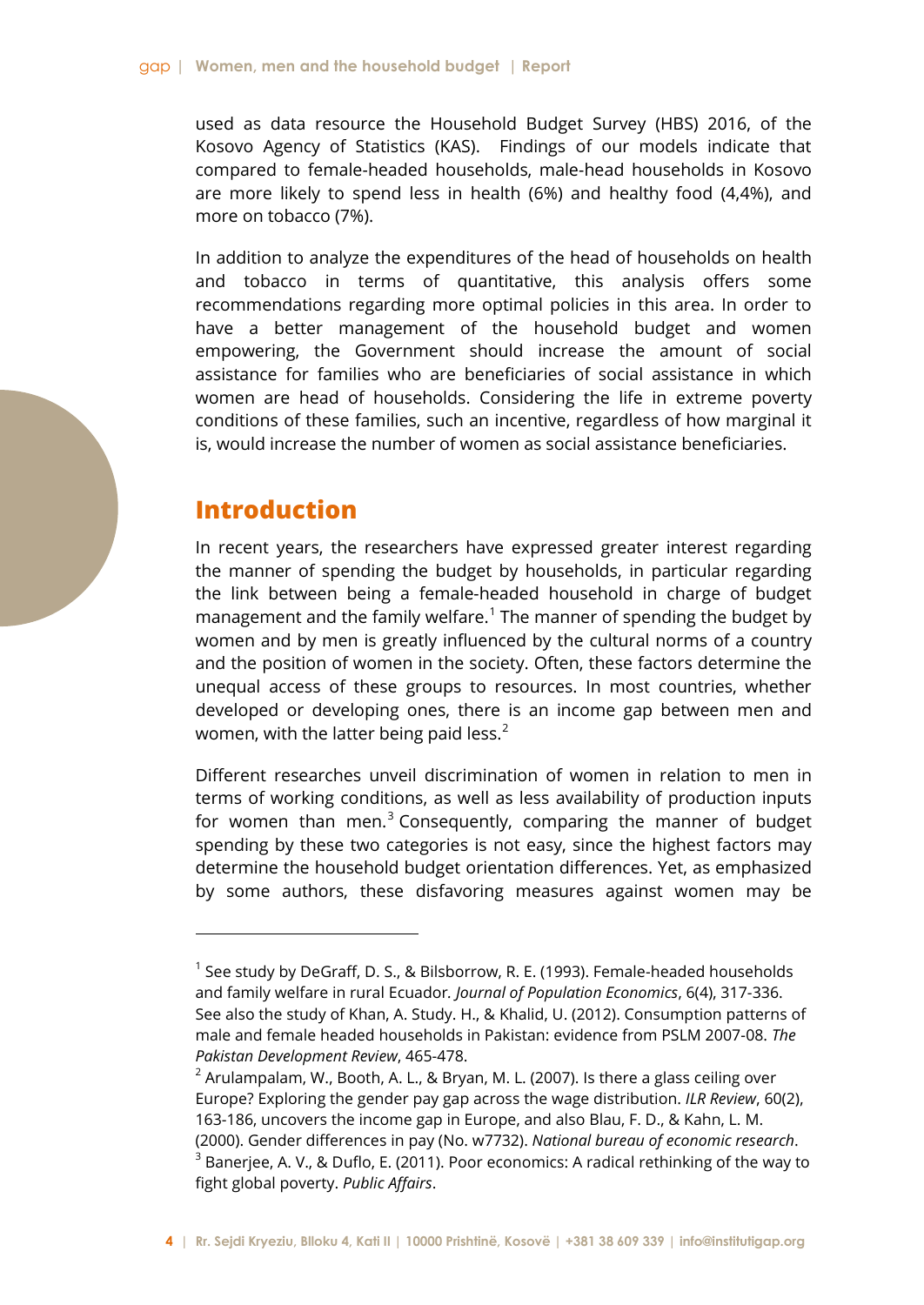partially offset through better budget management by female-headed households.[4](#page-4-0)

While research findings regarding budget family spending by single men and women vary and are focused on many aspects<sup>[5](#page-4-1)</sup>, those regarding femaleheaded households and men-headed households are more focused on family welfare.

Findings of Donkoh and Amikuzuno (2011) indicate that female-headed households, differently from male-headed households, spend more from their budget on human capacities development, such as education and health.<sup>[6](#page-4-2)</sup> Furthermore, similar studies, emphasize that spending of female-headed households in education<sup>[7](#page-4-3)</sup> and health<sup>[8](#page-4-4)</sup> are more oriented towards children. However, being a divorced female-head household has a more prominent negative impact in children`s school admission than being married or unmarried female-head household. However, expenditures of male-headed households are higher for consumption than those of femaleheaded households, where spending on tobacco, food and drinks is present more.<sup>[9](#page-4-5)</sup>

<span id="page-4-1"></span><sup>5</sup> For example, O'Guinn, T. C., & Faber, R. J. (1989). Compulsive buying: A phenomenological exploration. *Journal of consumer research*, 16(2), 147-157, at women tendencies for unplanned purchases are noted. However, an early study of Kollat, D. T., & Willett, R. P. (1967). Customer impulse purchasing behavior. *Journal of marketing research*, 21-31, proves that there is no difference between sexes in relation to unplanned purchases.

-

<span id="page-4-0"></span> $4$  DeGraff, D. S., & Bilsborrow, R. E. (1993). Female-headed households and family welfare in rural Ecuador*. Journal of Population Economics*, 6(4), 317-336, si dhe e Khan, A. H., & Khalid, U. (2012). Consumption patterns of male and female headed households in Pakistan: evidence from PSLM 2007-08. *The Pakistan Development Review*, 465-478.

<span id="page-4-2"></span> $6$  Donkoh, S. A., & Amikuzuno, J. A. (2011). The determinants of household education expenditure in Ghana. *Educational Research and Reviews*, 6(8), 570.

<span id="page-4-3"></span> $^7$  DeGraff, D. S., & Bilsborrow, R. E. (1993). Female-headed households and family welfare in rural Ecuador*. Journal of Population Economics*, 6(4), 317-336.

<span id="page-4-4"></span> $8$  Duflo, E. (2003). Grandmothers and granddaughters: old  $\qquad \qquad$  -age pensions and intrahousehold allocation in South Africa. *The World Bank Economic Review*, 17(1), 1-

<sup>25.</sup>

<span id="page-4-5"></span> $9$  Khan, A. H., & Khalid, U. (2012). Consumption patterns of male and female headed households in Pakistan: evidence from PSLM 2007-08. *The Pakistan Development Review*, 465-478. Si dhe Atkinson, A. B., Gomulka, J., & Stern, N. H. (1990). Spending on alcohol: evidence from the Family Expenditure Survey 1970-1983. *The Economic Journal*, 100(402), 808-827. See also Palipudi, K. M., Gupta, P. C., Sinha, D. N., Andes, L. J., Asma, S., McAfee, T., & GATS Collaborative Group. (2012). Social determinants of health and tobacco use in thirteen low and middle income countries: evidence from Global Adult Tobacco Survey. *PloS one*, 7(3), e33466.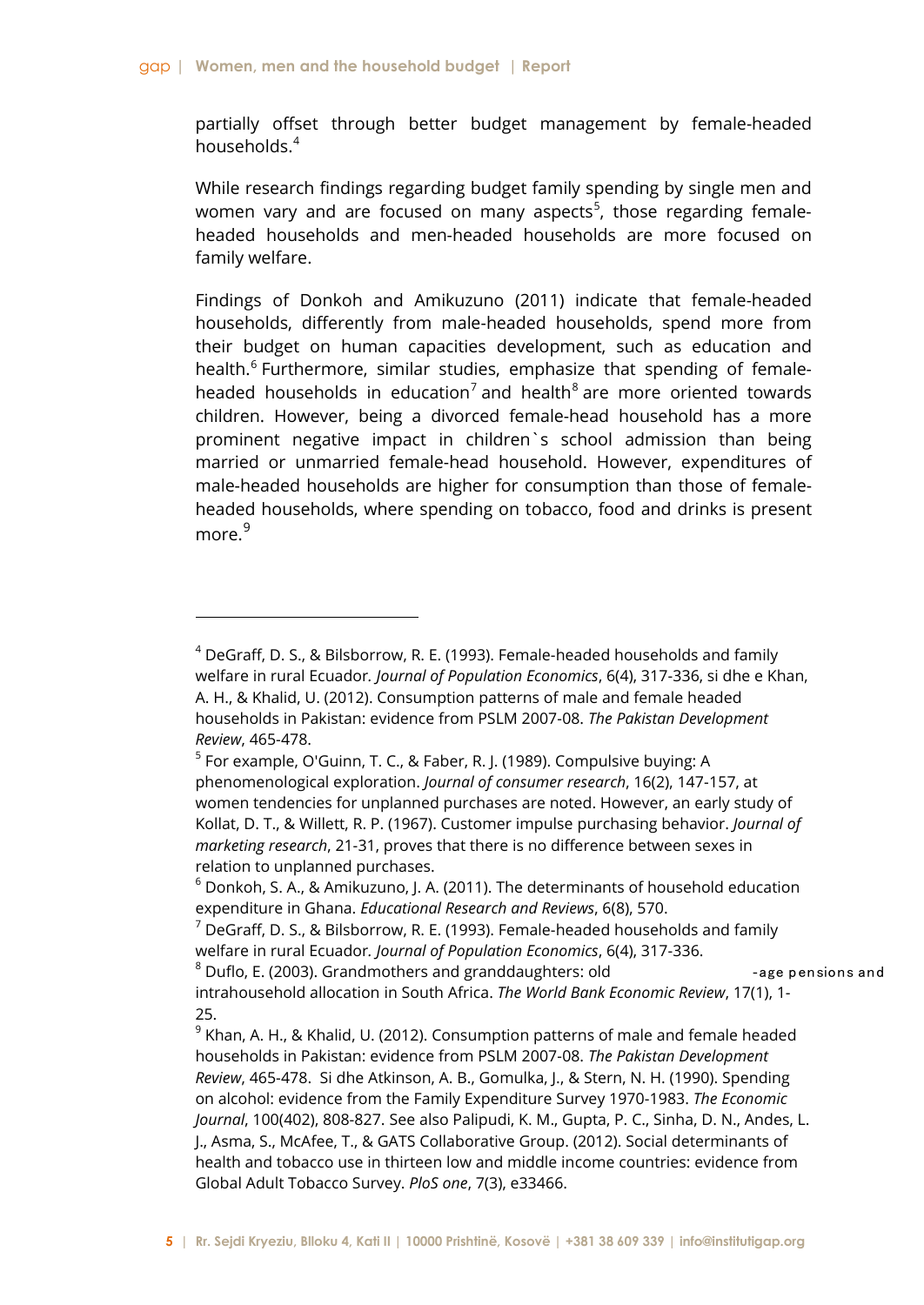Therefore, based on the gender-based expenditure structure, Oppong (1983), Bruce (1989) and Thomas (1990) conclude that resources managed by women, such as income, carry a higher probability to promote family wellbeing than when they are managed by men. So, by controlling the level of resources, we find that female-headed households in comparison to menheaded households, increase the wellbeing of the family, in particular the wellbeing of children.<sup>[10](#page-5-0)</sup> On regional level also, an analysis of budget management by female and male-headed households in Albania, finds that female-headed households manage the family budget better than men. $11$ .

Therefore, the purpose of this analysis is quantitative testing of differences between female and male-headed households in household budget spending in Kosovo. The analysis was conducted by incorporating all household heads that were part of the Survey (2,313) due to the small sub-sample of female and male-headed households who are beneficiaries of social assistance. However, in our analysis we have also checked the household budget incomes, and this excludes the impact of different approach to resources of household heads in the gender variable results.

Consequently, potential findings that are in line with the theory may serve in the future for proposing the most optimal budget in this regard. Concretely, the respective may help in orienting budget assistance to the household heads that use it more rationally.

# **Gender differences in receiving social assistance**

#### **Social Assistance Scheme (SNS) in Kosovo**

1

In Kosovo, care for families and individuals in need, is regulated upon the Law on the Social Assistance Scheme<sup>[12](#page-5-2)</sup>. This Law regulates the way of supporting people at risk from poverty, the latter due to their poor access to the labor market, young age, taking care of any family member, or inability to work. There are three types of payments that make up the Social Assistance Scheme (SAS), and through which is aimed achievement of the above objectives: social assistance payments, allowances payment for children 0-18 years old, and special assistance payments.<sup>[13](#page-5-3)</sup>

**6 | Rr. Sejdi Kryeziu, Blloku 4, Kati II | 10000 Prishtinë, Kosovë | +381 38 609 339 | info@institutigap.org**

<span id="page-5-1"></span><span id="page-5-0"></span> $10$  Quoted in DeGraff, D. S., & Bilsborrow, R. E. (1993). Female-headed households and family welfare in rural Ecuador. *Journal of Population Economics*, 6(4), 317-336.  $11$  Ikub. (2012). Women are more efficient head of households than men. Source: [http://bit.ly/2ywLt7t,](http://bit.ly/2ywLt7t) accessed on 27 July 2017.

<span id="page-5-2"></span> $12$  Official Gazette of the Republic of Kosovo, Law No. 2003/15 on the Social Assistance Scheme in Kosovo.

<span id="page-5-3"></span><sup>&</sup>lt;sup>13</sup> Official Gazette of the Republic of Kosovo, Administrative Instruction No. 15/2012 on Calculation of the monthly amount of the Social Assistance, Article 5. Source: [http://bit.ly/2vVKxbW.](http://bit.ly/2vVKxbW)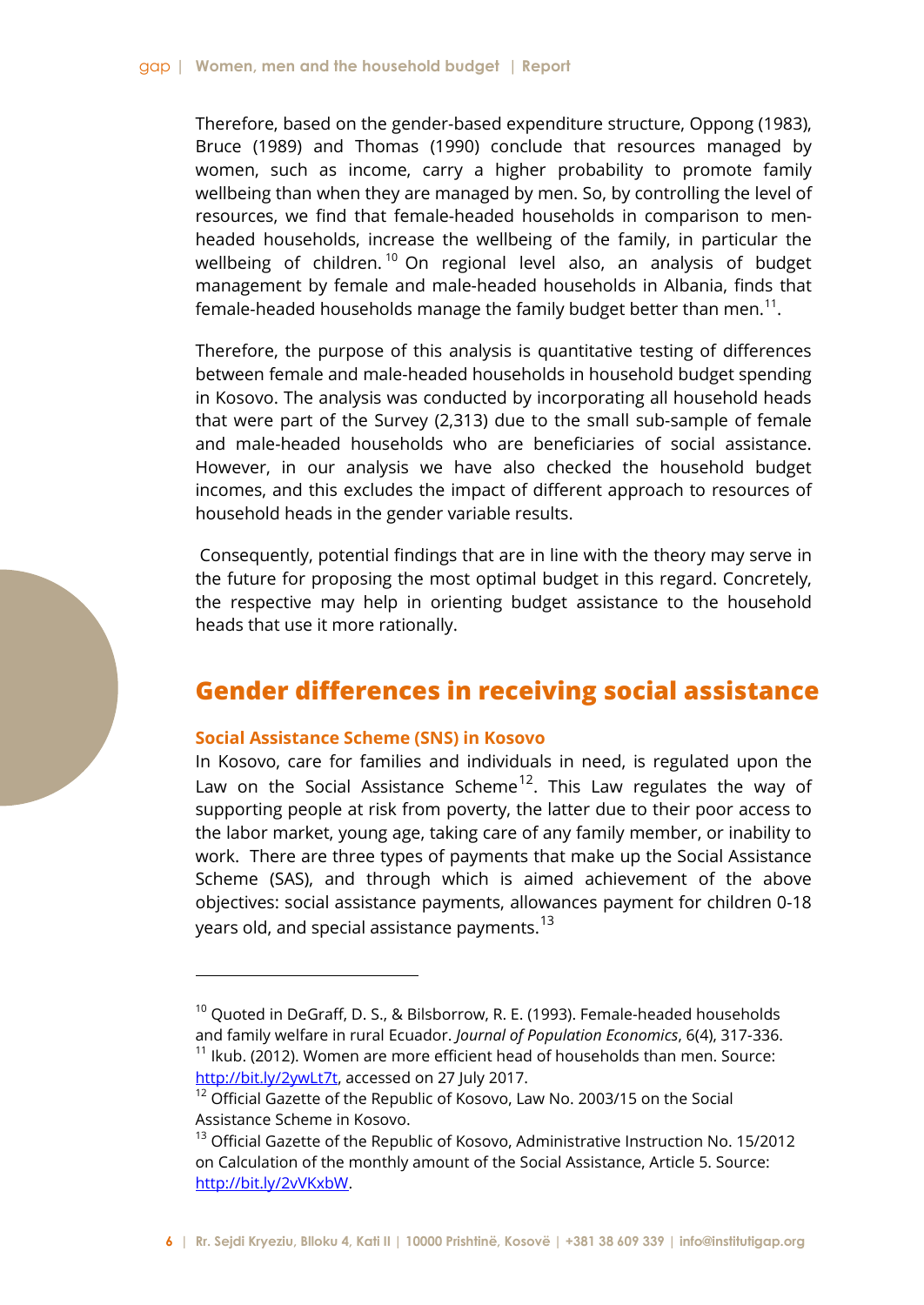Social Assistance Payment according to the family size presents the largest SAS category. In order to obtain the named assistance, families<sup>[14](#page-6-0)</sup> alongside technical criteria shall<sup>[15](#page-6-1)</sup>, meet some non-financial and financial criteria. Nonfinancial criteria stipulate that in addition to being permanent residents of Kosovo $^{16}$  $^{16}$  $^{16}$ , families have to be part of one of the categories defined by the respective Law, category I or II. In the category I, as described in the following Chart 1, all family members shall be dependents and unemployed. Whereas, in the category II are incorporated families that have one person capable of working or are dependent persons, and part of their family is any child below five years old, or any permanent guardian of an orphan below 15 years old.<sup>[17](#page-6-3)</sup>



**FIGURE 1:** GRAPHICAL PRESENTATION OF NON-FINANCIAL CRITERIA FOR SOCIAL ASSISTANCE

**Source:** GAP Institute, based on data of Ministry of Labor and Social Welfare

Alongside non-financial criteria, exist and financial ones that need to be met by families submitting requests for social assistance. Named criteria define that families shall have available finances below the allowed threshold and

1

<span id="page-6-0"></span> $14$  An individual is considered a one-member family.

<span id="page-6-1"></span> $15$  That include submitting of documents, such as ID Cards of members below 16 years old, different school and municipal certificates, etc. Official Gazette of the Republic of Kosovo, Administrative Instruction No. 04/2013 for submission of claims procedures for social assistance. Source: http://bit.ly/2vNJDOH.<br><sup>16</sup> Exception is for persons with a residence permit, asylum seekers, refugees and

<span id="page-6-2"></span>persons enjoying temporary and supplementary protection. Official Gazette of the Republic of Kosovo, Law no. 2003/15 on the Social Assistance Scheme in Kosovo, Article 4. Source: http://bit.ly/2vpJSwX.<br><sup>17</sup> Ibid. Article 4

<span id="page-6-3"></span>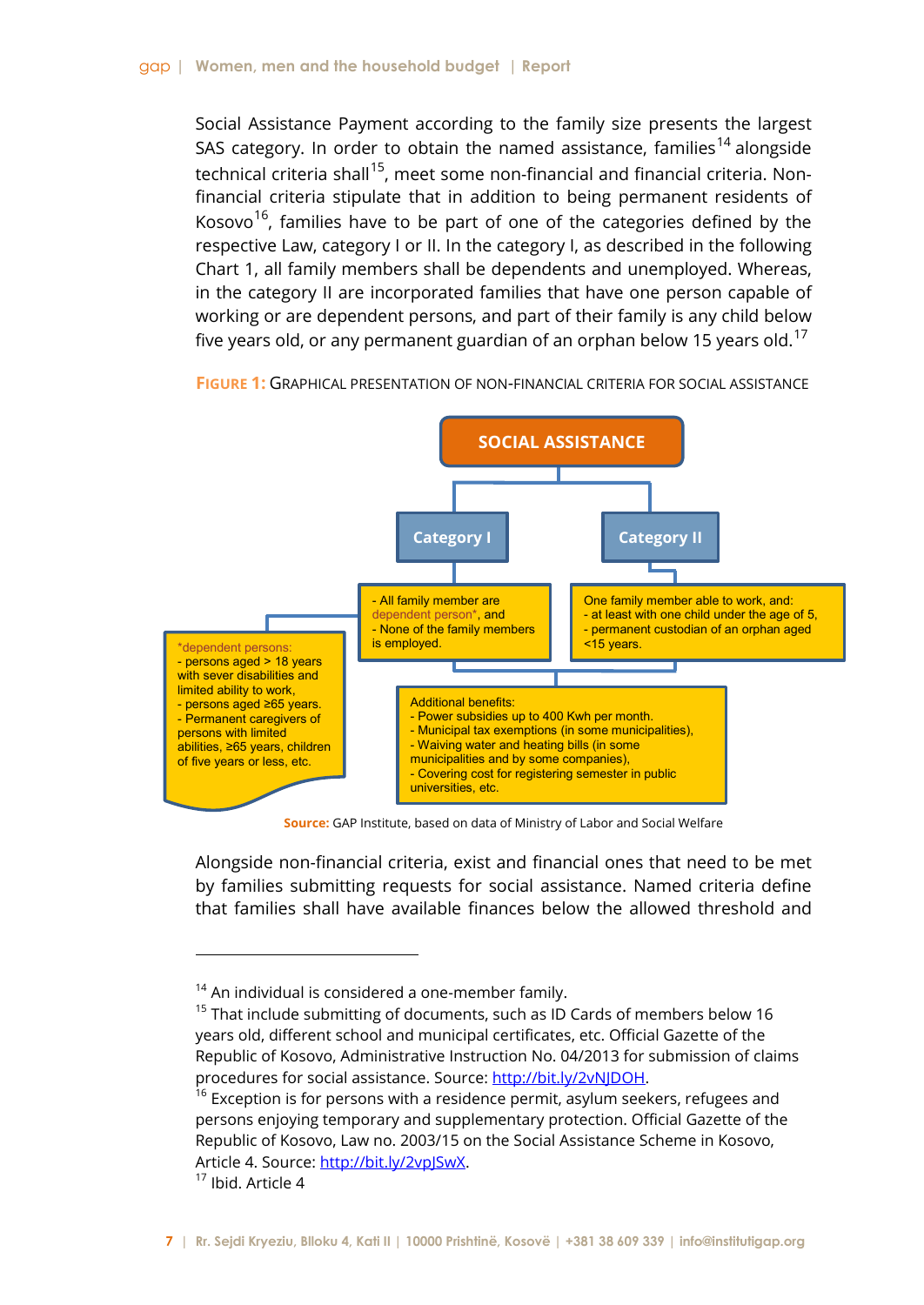the total income should be the same or below the amount stipulated by the respective Law. Financial and income assessment takes place through verification tests<sup>18</sup>, and when total scores are 140 or less<sup>19</sup> to the family is allocated social assistance. As far as income part is concerned, the respective shall be equivalent to the standard monthly scales, presented in scores, as set by Law, and which vary depending on the family size. These scores determine the monthly payment that the family shall obtain, when the same meets all criteria. Ministry of Labor and Social Welfare and Ministry of Finances are obliged to issue on annual basis a Decision regarding the interpretation of each score in monetary value.<sup>[20](#page-7-2)</sup> In the Chart 2 are specified amounts of social assistance according to the number of family members for year 2015. $^{21}$  $^{21}$  $^{21}$  As it can be noted, payment of social assistance per member is in inverse relation with the number of family members. Up to three members, payment per member is around 25 Euros, whereas per every additional member are allocated six Euros more. Thus, families with more members receive less social assistance per member.

#### \*\*\*\*\*\*\*\*  $106.25E$ 506  $112.56$ 68.75<sub>€</sub>  $756$ 118.756 81.256  $1256$  $87.56$  $131.256$ 93.756  $137.56$ 1006 143.75€ 150€

#### **FIGURE 2:** MONTHLY PAYMENTS OF SOCIAL ASSISTANCE

\*For cases when the family has over 15 members, social assistance is increased for five euros per each additional member.

**Source:** GAP Institute, based on data of Kosovo Agency of Statistics

<span id="page-7-0"></span> $18$  Tests are provided in details in the Administrative Instruction No. 15/2012 Calculation of the monthly amount of the Social Assistance. Source: [http://bit.ly/2vVKxbW.](http://bit.ly/2vVKxb%5e)

1

<span id="page-7-1"></span> $19$  In special cases, Head of SAS together with his/her team may decide to grant social assistance and to families that have been assessed with maximum150 scores. Source: [http://bit.ly/2wKyxHh.](http://bit.ly/2#KyxHh)

<span id="page-7-2"></span> $20$  Law No. 2003/15 on the Social Assistance Scheme in Kosovo. Source: [http://bit.ly/2vp1hYr.](http://bit.ly/2vp1hYr)

<span id="page-7-3"></span> $21$  Statistics of SocialWelfare (2016). Kosovo Agency of Statistics . Source: <http://bit.ly/2gmGdt5>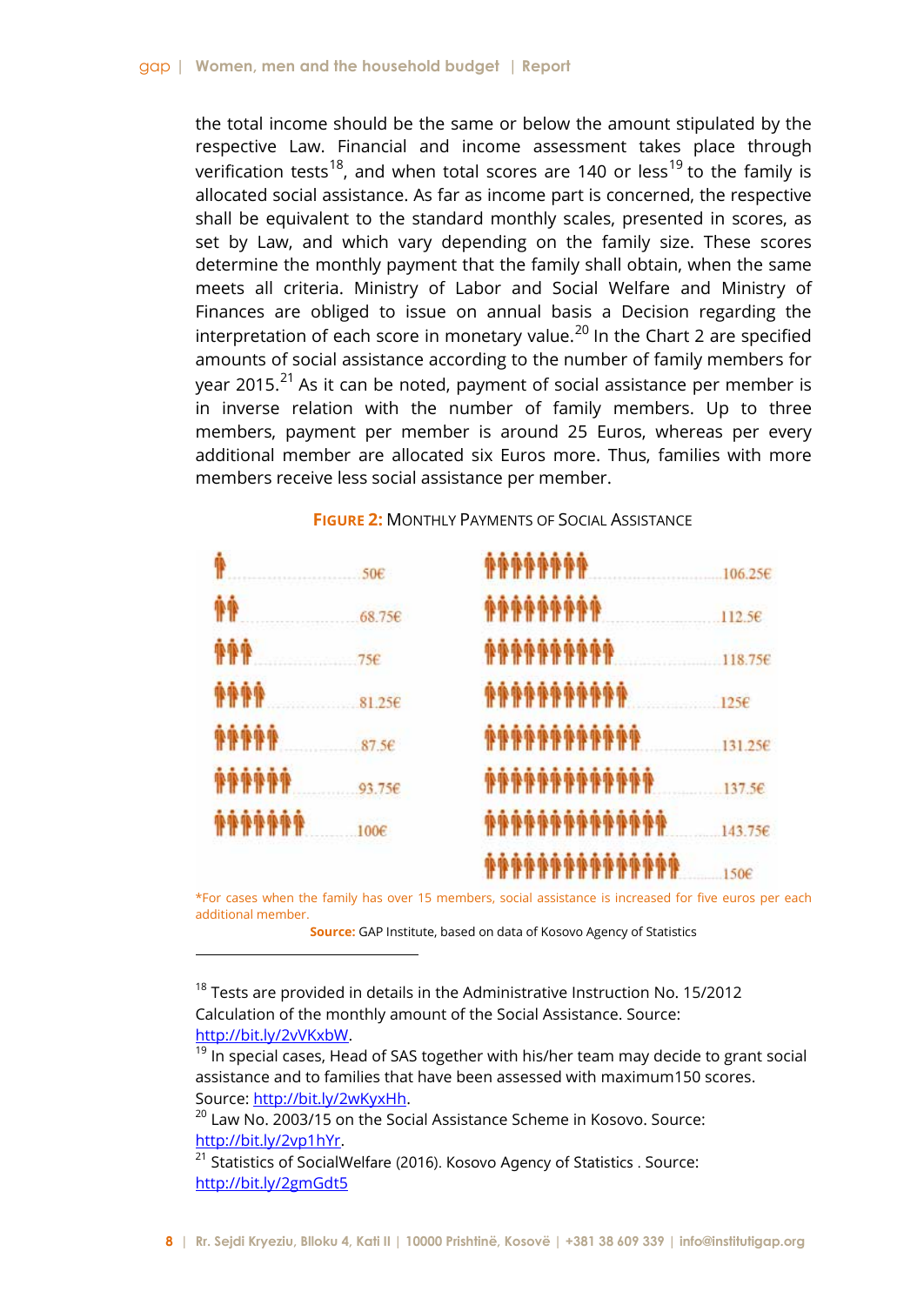In addition to social assistance payments, to qualified families are granted and five additional Euros, in case they have children of the age group from 0 up to 18 years old. This payment is provided for enabling to families to spend on education and health.<sup>[22](#page-8-0)</sup> As it can also be noted in the Chart 1, alongside social assistance payments, families that are part of this scheme also benefit other facilitations. If these families spend up to 400 KwH per month, they do not pay power bills, and they are released from municipal taxes, primary and secondary health services, and many other facilitations. $^{23}$  $^{23}$  $^{23}$ 

Yet, social assistance beneficiaries are not released from property taxes payment. According to the Law in force<sup>[24](#page-8-2)</sup> and Municipal Regulations, such as the one of the Municipality of Prishtina<sup>25</sup>, only a group of organizations and institutions are released from those taxes, and the respective are mainly public and international organizations. Thus, taking into account differences in the evaluation of properties and applied taxes scales by Municipalities<sup>26</sup>, household budget, part of the social scheme assistance, should have been inequivalent. Nevertheless, respective Law and Regulations envisage to not have confiscation of social assistance to persons who do not pay full amount of property taxes.

Whereas, the other part of the scheme, special assistance category is intended for extraordinary cases, such as floods, earthquakes, etc. This assistance is granted to all persons regardless if they are or not beneficiaries of any social assistance payments.

#### **Gender distribution of social assistance beneficiaries**

Currently, in Kosovo are over 26 thousand families with about 108 thousand members receiving social assistance as part of SAS. Based on the monthly budget allocated for 2017, families part of SAS (around 2.4 million Euros), a four-members family receives around 92 Euros a month. Among municipalities with the largest number of families part of SAS, are: Southern Mitrovica, Prishtina, Vushtrri, Lipjan and Drenas (Chart 3).

1

<span id="page-8-4"></span>**9 | Rr. Sejdi Kryeziu, Blloku 4, Kati II | 10000 Prishtinë, Kosovë | +381 38 609 339 | info@institutigap.org**

<span id="page-8-0"></span> $22$  Administrative Instruction No. 15/2012 on Calculation of the monthly amount of the Social Assistance, Article 12. Source:<http://bit.ly/2vVKxbW>.<br><sup>23</sup> Ibid. Article 5

<span id="page-8-2"></span><span id="page-8-1"></span><sup>&</sup>lt;sup>24</sup> Official Gazette of the Republic of Kosovo, Law No. 03/l-204 on Taxes on Immovable Property.

<span id="page-8-3"></span> $25$  Municipality of Prishtina, Regulation on Taxes on Immovable Property. Source: [http://bit.ly/2uUbvfO.](http://bit.ly/2uUbvfO)<br><sup>26</sup> For example, in the municipality of Peja, owner of a 70m<sup>2</sup> apartment in the first

zone, pays property tax from 47.25 Euros, whereas owner of an apartment with same specifications in Prishtina pays 46.20 Euros.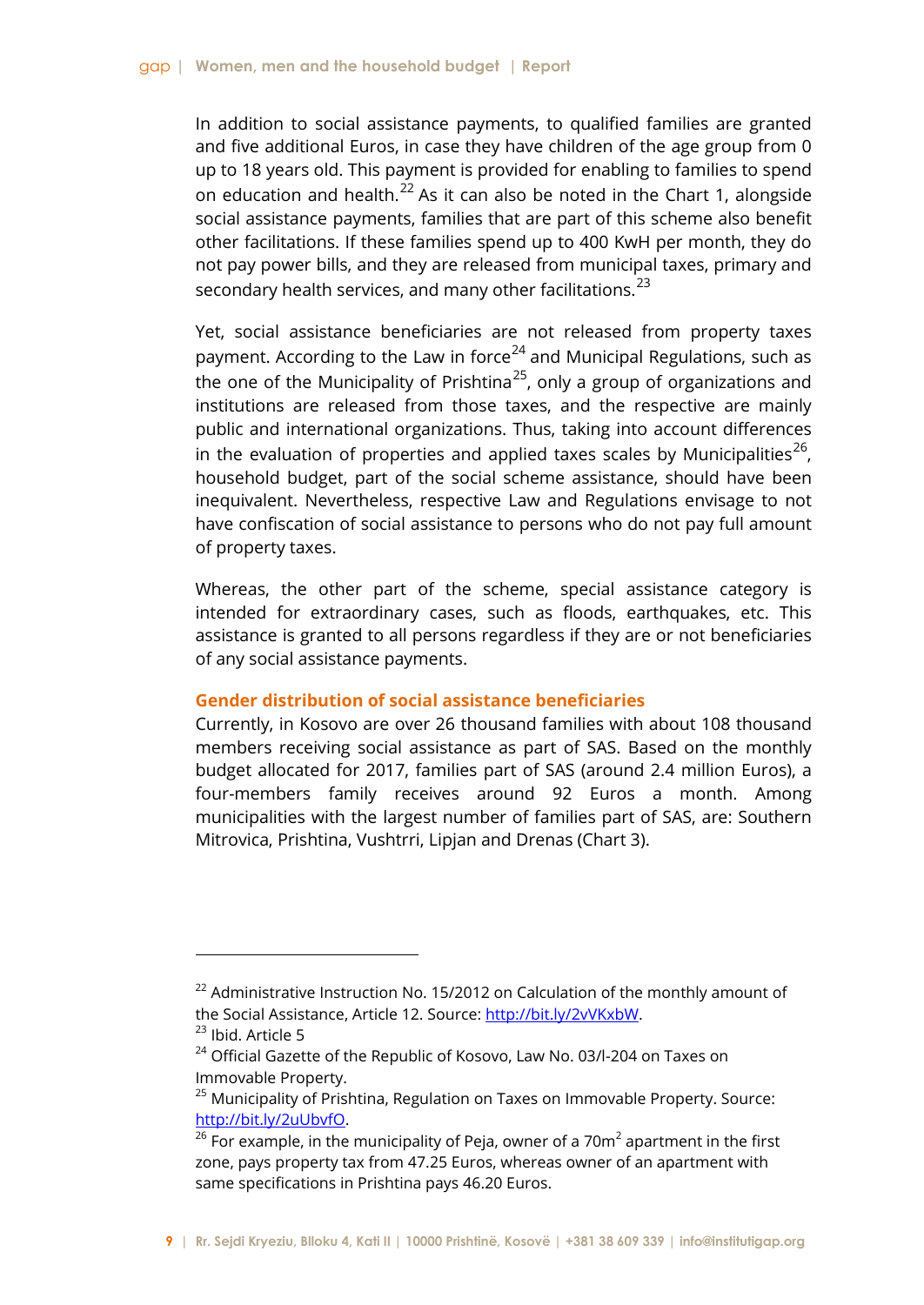

#### **CHART 3:** SAS ACCORDING TO MUNICIPALITIES

**Source:** GAP Institure, based on the data of MSWL.

As far as distribution of social assistance according to the classification in categories is concerned, there is noted that the biggest social assistance beneficiaries are families in difficult economic conditions (category I). Specifically, around 65% of the families that have received social assistance in May of this year, were part of category I, in which are incorporated families, members of which are unemployed and dependent (see definition in the Chart 1).

Whereas, in the gender aspect, there is noted a more equal distribution in the category I, where 45% of the beneficiaries were women and 55% men. A bigger difference in this aspect is noted in category II, where only 8% of beneficiaries were women. Taking into account the fact that a part of the families that are categorized in the Category II, receive social assistance since they take care of a child below five years old, in which cases guardians are usually mothers, number of women being social assistance beneficiaries turns out to be very low.

**TABLE 1:** DISTRIBUTION OF SOCIAL ASSISTANCE ACCORDING TO CATEGORIES AND GENDER, MAY 2017

| 'ategory |       | Category |       | <b>Category I and II</b> |        |
|----------|-------|----------|-------|--------------------------|--------|
|          |       |          |       |                          |        |
| 7.715    | 9.252 | 711      | 8.565 | 8.426                    | 17.817 |
| 45%      | 55%   | 8%       | 92%   | 32%                      | 68%    |

**Source:** GAP Institute, based on the data of MSWL.

If we analyze the amount that a four-member family benefits according to the SAS, we note that allocated amounts as per this scheme are insufficient for the families to escape the extreme poverty threshold. According to the Poverty Assessment in Kosovo conducted by KAS in 2015, poverty and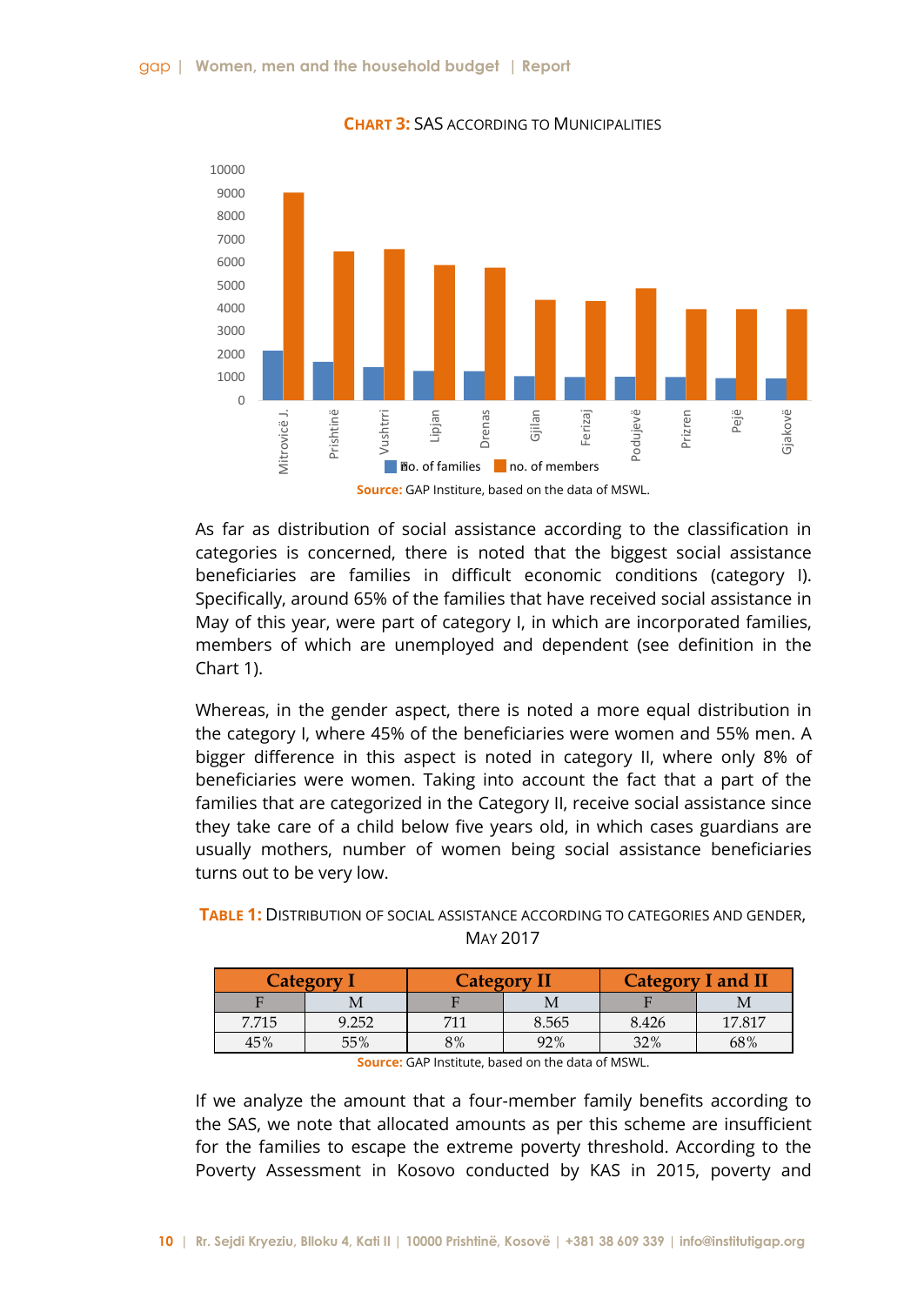extreme poverty margins are 1.82 Euros, respectively 1.3 Euros per day per person.<sup>[27](#page-10-0)</sup> Therefore, social assistance for a four-member family that is part of social assistance, enables to cover only around 52% of the amount needed to escape the extreme poverty threshold.

#### **Gender differences in the household budget spending**

As it was emphasized in the above part, studies indicate a tendency of female-headed households for a higher spending of the budget in education and health, whereas male-headed households are more prone to spending in tobacco, food and drinks. In order to analyze those hypothesis in quantitative approach for Kosovo case, we have constructed similar models based on the Donkoh and Amikuzuno (2011) Study.<sup>[28](#page-10-1)</sup> Specifically, in this analysis we measured the differences between female and male-headed households expenditures for health and tobacco based on the Logit Model (see in Annex Logit Model Form).<sup>[29](#page-10-2)</sup>

As far as the spendings of heads of household for health is concerned, according to this model, it shows that in Kosovo being a male-head household decreases the probability of spendings on health for approximately 6%. Nevertheless, there is a higher probability for spending on health when the heads of households are the elderly. This may occur since the head of the household being elderly will encounter health issues more often, or since he/she understands better the significance of medical checks. Similar, Norton et al. (2006) find in their study that persons age 66 spend around six times less for health than persons who are 95 years old.<sup>[30](#page-10-3)</sup>

Also, in line with expectations, an increase in the 5-member household by one more member increases the chances for health expenditures by approximately 2%. Whereas, families living in urban areas spend around 7% less in health. Similar tendencies in differing spendings between urban and

-

<span id="page-10-0"></span><sup>27</sup> Poverty Assessment in the Republic of Kosovo in the period 2012 - 2015. April 2017 Kosovo Agency of Statistics Source: http://bit.ly/2l38Uk0.<br><sup>28</sup> Data used for analyzing household budget spendings derive from the Household

<span id="page-10-1"></span>Budget Survey (HBS) 2016 of the Kosovo Agency of Statistics. This sample consists of 2,313 families who are female and male-headed households, including also women and men as household heads participating in SAS. Source: [http://bit.ly/2xO6gDt,](http://bit.ly/2xO6gDt) faqe 29

<span id="page-10-2"></span><sup>&</sup>lt;sup>29</sup> Due to low observations regarding budget spending of female-headed households on education and alcohol, we have not been able to measure differences between these two groups also in these aspects.

<span id="page-10-3"></span> $30$  Norton, E. C., Wang, H., & Stearns, S. C. (2006). Out-of-pocket health care expenditures. *Swiss J Econ Stat*, 142, 3-11.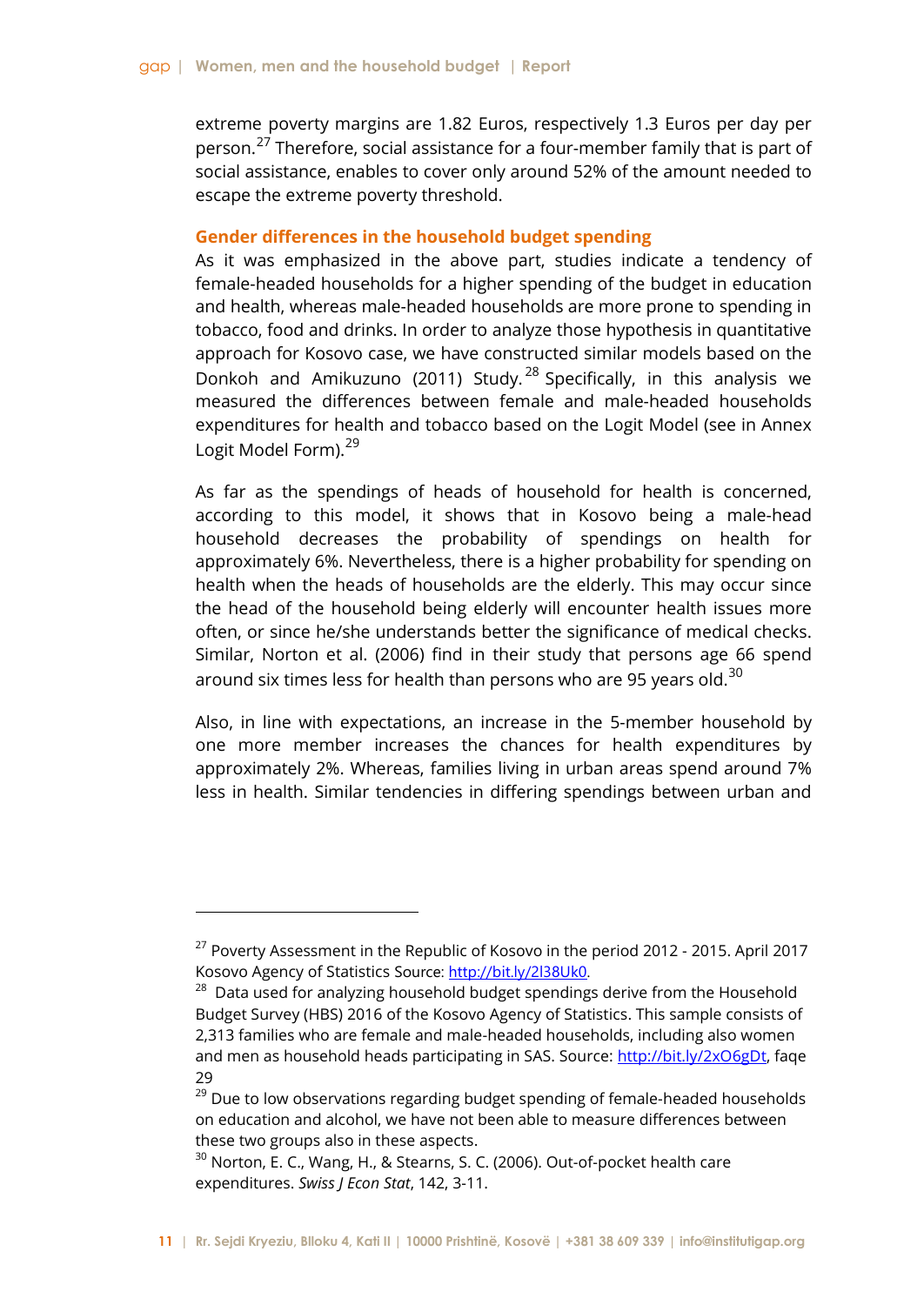rural areas is also found asserted by Hotchkiss et al. (1998) in their study of Nepal. $31$ 

However, as far as heads of households spending on tobacco is concerned, our findings indicate that being a male-headed household in Kosovo increases the chances of spending on tobacco by around  $7\%$ <sup>[32](#page-11-1)</sup> In a similar study in India, Neufeld et al. (2005) finds that men spend on tobacco much more than women (approximately 25 times).  $33$  But, the likelihood for spending on tobacco by elderly heads of the households, although positive, is lower. The higher probability for tobacco consumption by younger and elderly persons is similar to findings in countries where both these groups are likely to spend on tobacco.<sup>[34](#page-11-3)</sup>

Whereas, third model is developed more for supporting persistence of the argument that male-headed households are less prone to spending in a category promoting welfare. This model, where the dependent variable is spending on milk, cheese and eggs, also confirms that being a male-headed household lowers the probability of having the family budget oriented in quality food spending. Results also indicate that spending on healthier foods lowers when the number of the family members increases, this being so since the growth of the family may coincide with spending increases in other categories. However, possessing property and marginal increasing of annual household budget, according to our model, increase the probability for higher spending in healthier food products. Nonetheless, in the literature there are different findings regarding this point, in particular regarding the altering of human preferences in consumption, as a result of their raising income.

1

<span id="page-11-0"></span><sup>&</sup>lt;sup>31</sup> Hotchkiss, D. R., Rous, J. J., Karmacharya, K., & Sangraula, P. (1998). Household health expenditures in Nepal: implications for health care financing reform. *Health policy and planning*, 13(4), 371-383.

<span id="page-11-3"></span><span id="page-11-2"></span><span id="page-11-1"></span> $32$  Such a finding is evident in many countries. For more, see Palipudi, K. M., Gupta, P. C., Sinha, D. N., Andes, L. J., Asma, S., McAfee, T., & GATS Collaborative Group. (2012). Social determinants of health and tobacco use in thirteen low and middle income countries: evidence from Global Adult Tobacco Survey. *PloS one*, 7(3), e33466. <sup>33</sup> Neufeld, K. J., Peters, D. H., Rani, M., Bonu, S., & Brooner, R. K. (2005). Regular use of alcohol and tobacco in India and its association with age, gender, and poverty. *Drug and alcohol dependence*, 77(3), 283-291.  $34$  Ibid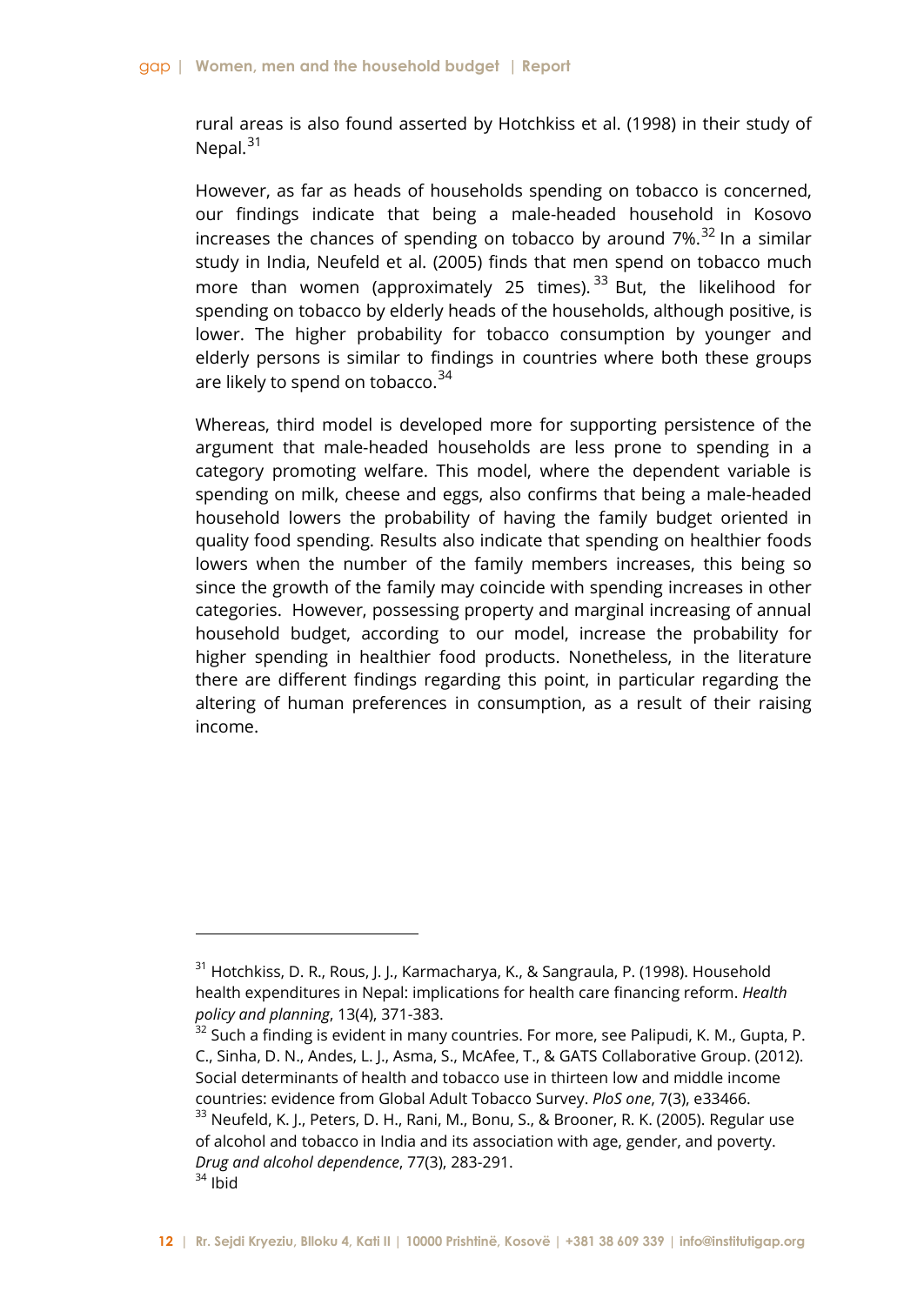# **Conclusions and recommendations**

In this analysis we have presented qualitatively the tendencies of the heads of households in Kosovo on spending on health and tobacco, i order to be able to give recommendations on gender budgeting on the part of the Social Assistance Scheme. Our findings indicate that male-headed households in Kosovo spend less on health and more on tobacco. These models that we developed can serve as a foundation for further research in this regard, taking into consideration in the future more delicate matters which can be tackled, such as analyzing the flexibility of expenditures in these categories of heads of households, depending on the differences in their income, building of a representative sample consisting solely of social assistance beneficiaries, etc.

Taking into account the above findings, where it is noted that women-headed households manage household budget better than the male-headed households, then, when possible, the should increase the number of women beneficiaries of social assistance. Such a step would result in a more optimal policy and an increase in the welfare.

Also taking into account that a number of families categorized in the category II according to SAS, receive social assistance since they take care of a child under five years old or an orphan under 15 years old, where the guardians are more likely to be mothers, it is necessary to increase the number of women who are beneficiaries of social assistance in this category.

This may take place by amending the Law on Social Assistance Schemes and dedicating higher amounts of social assistance for cases where women apply for assistance. Such a step would serve as an incentive to households where women are the beneficiaries, since such a decision would result in higher monthly income for them.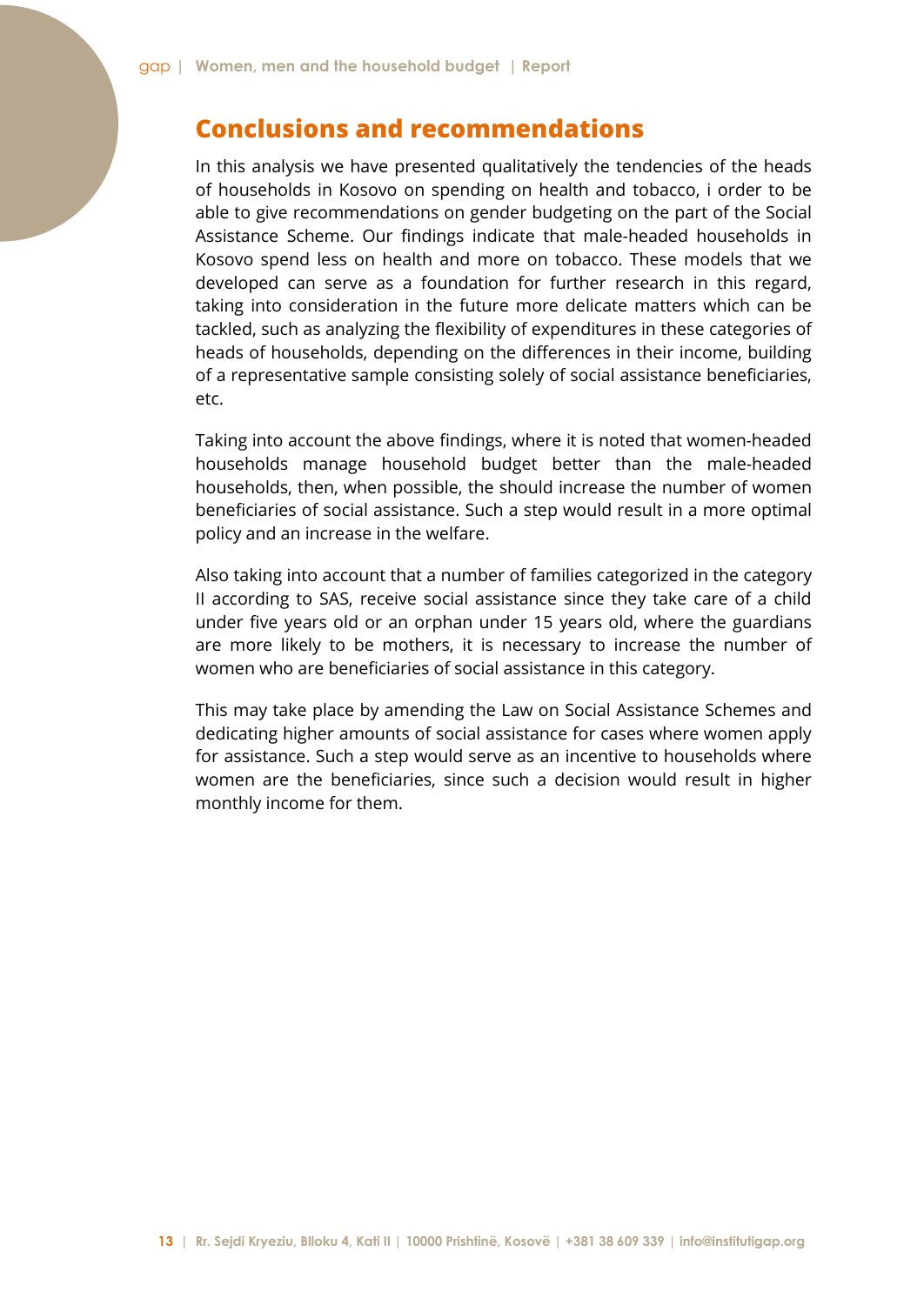### **Annex**

Logit Model is among the group of probabilistic models with binary dependent variable taking values 1 or 0. As such, the model calculates the likelihood for an individual to provide the respond that may be classified as 1 and not 0. Logit Model form is provided below:

 $Pr(y=1 | \mathbf{x}) = F(\beta_0 + \beta_1 x_1 + ... + \beta_k x_k) = F(\mathbf{x}\beta)$ 

Where Pr indicates the probability to spend on health, *y* the dependent variable, *β the coefficient vector* and **x** the vector of independent variables*.*  And, F is the logistic function that takes values between 0 and 1*.* While,

$$
F(\mathbf{x}\boldsymbol{\beta}) = \frac{e^{\mathbf{x}\boldsymbol{\beta}}}{1 + e^{\mathbf{x}\boldsymbol{\beta}}} = \Lambda(\mathbf{x}\boldsymbol{\beta})
$$

1

where  $Λ(·)$  is the cumulative distributin function for all real numbers.<sup>[35](#page-13-0)</sup> In our case, the model regarding spending on health, would look as follows:

logit(Pr<sub>health</sub>)= ln $\left(\frac{Pr}{1-Pr}\right)$ = β<sub>0</sub> + β<sub>1</sub>head of household + β<sub>2</sub>size\_hh +  $\beta_3$ age +  $\beta_4$ urban\_rural +  $\beta_5$ age<sup>2</sup> +  $β<sub>6</sub>$ property+  $β<sub>7</sub>$ income +  $β<sub>7</sub>$ loan

a model which presents the logarithm of odds ratios for each variable. The transformation of the model takes place through application of logarithm that gives a linear function to independent variables **x**. However, since the above provided odds ratios cannot be directly interpreted, we resent below calculations of marginal effects on the average independent variables by controlling the effects of other independent variables (*ceteris paribus*). This rule is also applicable when explaining the results of models.

<sup>35</sup> Wooldridge, J. M. (2015). *Introductory econometrics: A modern approach*. Nelson Education.

<span id="page-13-0"></span>**<sup>14 |</sup> Rr. Sejdi Kryeziu, Blloku 4, Kati II | 10000 Prishtinë, Kosovë | +381 38 609 339 | info@institutigap.org**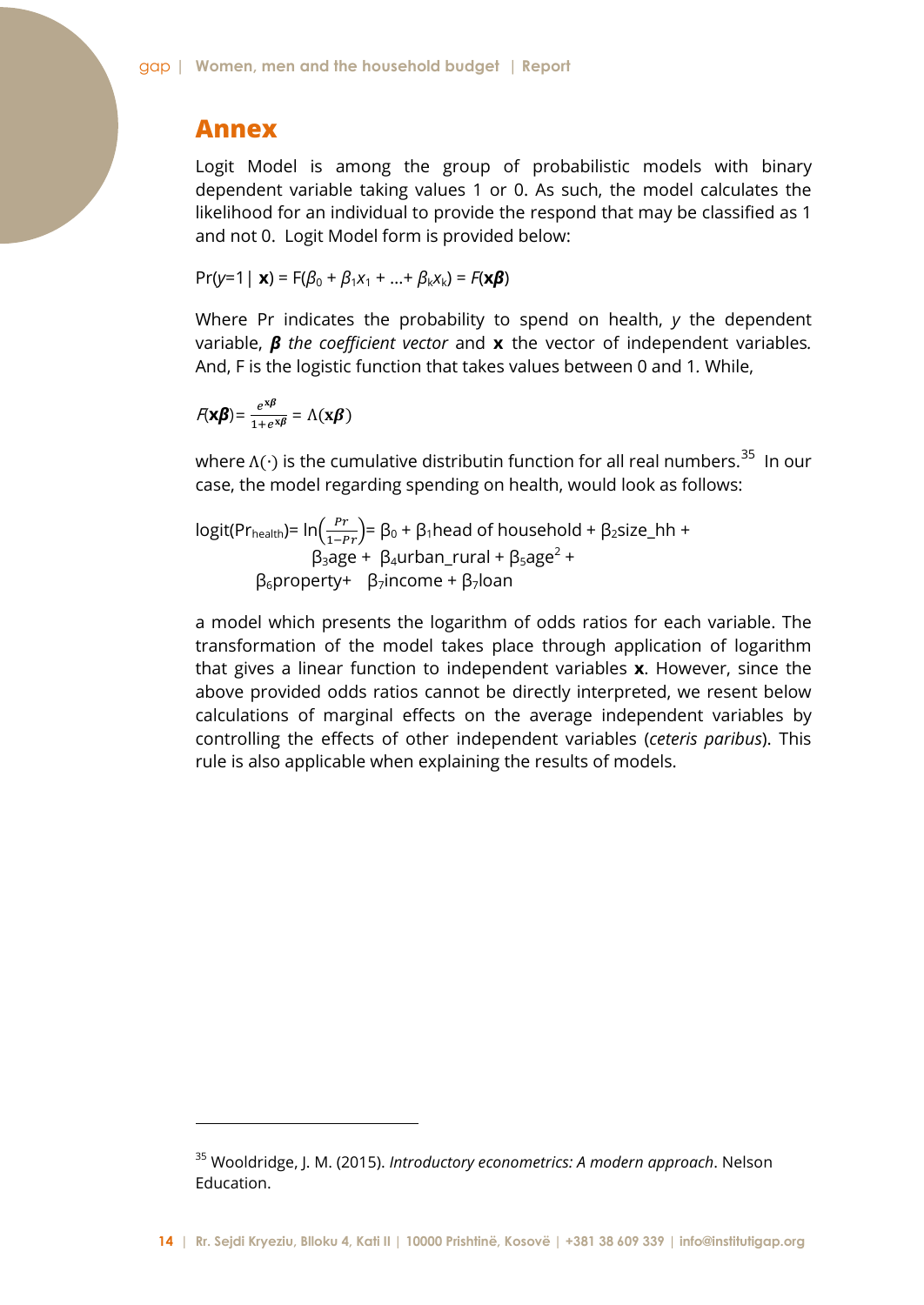#### **TABLE 2:** VARIABLES USED IN MODELS

| <b>Dependent variable</b>                                                     |  |  |  |  |  |  |
|-------------------------------------------------------------------------------|--|--|--|--|--|--|
| Spending on health (model 1); tobacco (model 2); healthy foods (model 3) -    |  |  |  |  |  |  |
| (1 if the amount spent during the year is higher than 0, otherwise 0)         |  |  |  |  |  |  |
| <b>Independent variables</b>                                                  |  |  |  |  |  |  |
| Head of household $(1 = man, 0 = woman)$                                      |  |  |  |  |  |  |
| size hh (number of family members)                                            |  |  |  |  |  |  |
| age (in years)                                                                |  |  |  |  |  |  |
| urban_rural (1= urban area, 0 = rural area)                                   |  |  |  |  |  |  |
| $age2$ (age in years in square)                                               |  |  |  |  |  |  |
| This variable is included to consider different tendencies of                 |  |  |  |  |  |  |
| elderly heads of households, in particular in models 1 and 3.                 |  |  |  |  |  |  |
| <i>property</i> (1= if head of the household possesses property, otherwise 0) |  |  |  |  |  |  |
| <i>income</i> (household income during one year, as an amount)                |  |  |  |  |  |  |
| loan (1= if head of the household currently has a loan, otherwise 0)          |  |  |  |  |  |  |

#### **TABLE 3:** DEFINITION OF DEPENDENT VARIABLES USED IN MODELS

| <b>Definition of dependent variables</b>                                      |  |  |  |  |  |
|-------------------------------------------------------------------------------|--|--|--|--|--|
| Health expenses - expenditures for medicines, therapeutic devices, medical    |  |  |  |  |  |
| services inside and outside hospital, dental services, medical screenings,    |  |  |  |  |  |
| traditional medicines, etc.                                                   |  |  |  |  |  |
| Tobacco expenses - spending on cigarettes in package, cigars or other tobacco |  |  |  |  |  |
| Healthy foods expenses - spending on milk with reduced fat, fresh milk,       |  |  |  |  |  |
| longterm milk, fresh cheese, eggs, etc.                                       |  |  |  |  |  |

**Source:** GAP Institute, based on the data obtained from the Household Budget Survey

|                  | <b>Health</b> | <b>Tobacco</b> | Food        |
|------------------|---------------|----------------|-------------|
|                  | dy/dx         | dy/dx          | dy/dx       |
| household head   | $-0.060*$     | $0.070**$      | $-0.044***$ |
| size_hh          | $0.021***$    | $0.025***$     | $-0.005***$ |
| age              | $-0.012*$     | $0.020***$     | 0.0001      |
| urban/rural      | $-0.070***$   | 0.014          | $0.170***$  |
| age <sup>2</sup> | $0.0002***$   | $0.0002***$    | 0.000       |
| property         | $-0.050$      | $-0.050$       | $0.170***$  |
| income           | $0.000***$    | 0.000          | $0.000**$   |
| loan             | 0.044         | -0.030         | $-0.079$    |

**TABLE 4:** LOG MODELS FINDINGS

Significance: \* 10%; \*\* 5%; \*\*\* 1%